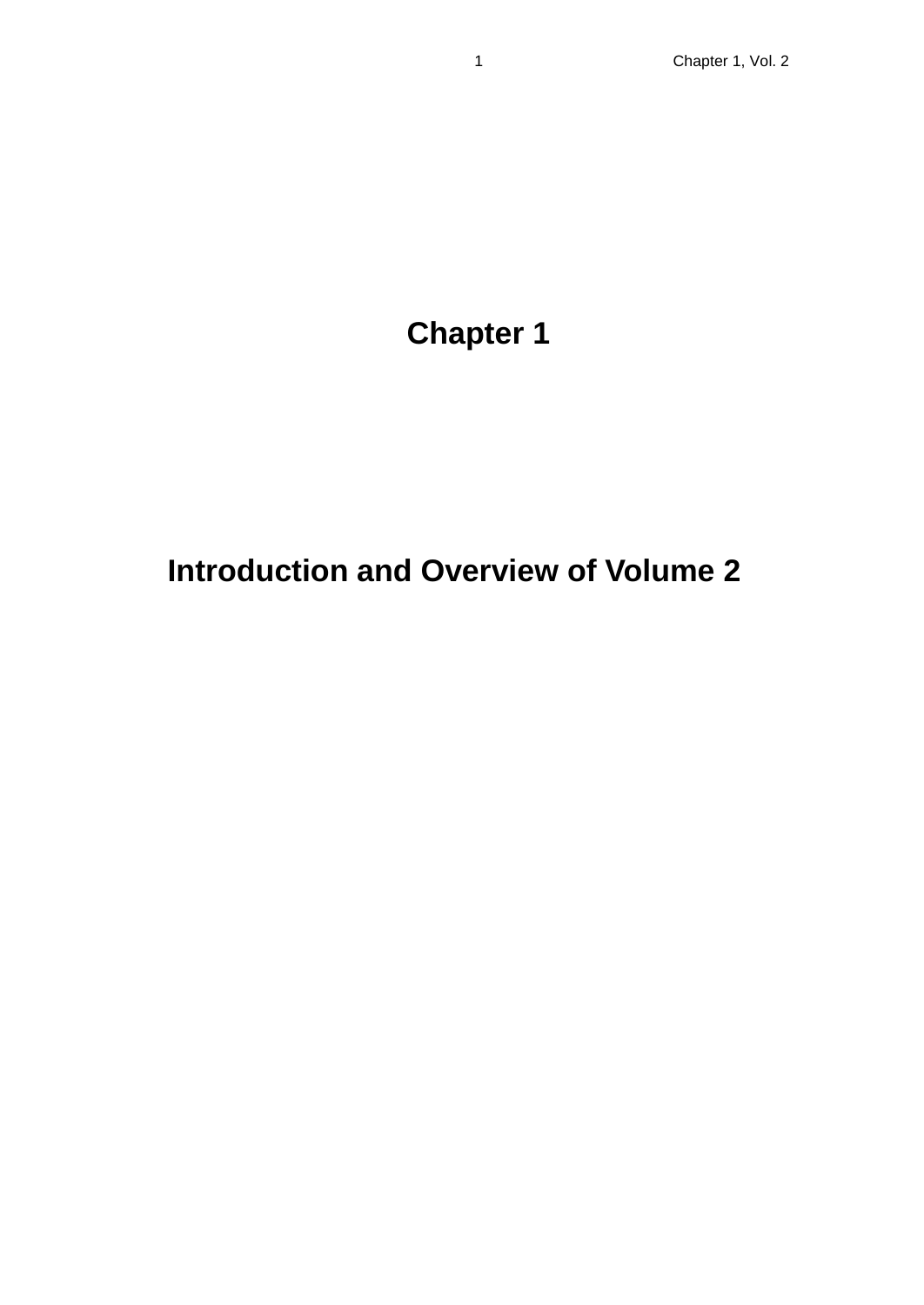#### **1.1 Background**

This short introductory chapter offers an overview of volume 2 (see 1.4).

But first, a question that begs an answer is: 'Why a second volume'? After all volume 1 is already a document of many pages!

Volume 1 started out in 1987 as a M.Sc. dissertation. However it became apparent that the scope and content of the research justified a PhD, and the writer was encouraged to write it up as such by his supervisor, Prof M G Alexander, (now Head of Civil Engineering at UCT).

The laboratory testing for Volume 1 was done in 1987 and 1988, while the final field measurement of abrasion wear was made in 1993, when the blocks were 5,5 and 6 years old. In 1994 the completed document was submitted to the faculty, for comment. By this time Prof Alexander had relocated to UCT and the document was therefore read by Professor G E Blight. He forwarded the document to Professor B Shackel of the University of New South Wales, Australia, to obtain his informal opinion.

An extract of Prof Shackel's reply is given below:

### **1.2 Shackel's Comments**

'I have now completed looking at Nick's thesis. Unfortunately I must tell you, informally, that I have reservations about awarding a PhD for the work *as it now stands* (italics by Shackel). Overall, I believe that this is an excellent and useful piece of research. I know that I will often refer to the work, and I believe that there is a great deal in it that will be of interest and practical benefit to the paving industry both in South Africa and elsewhere.

I believe that the research is generally thorough and comprehensive and I find the volume of experimental data to be quite impressive. However, there is relatively little in the way of synthesis, critical comment, or formation of theory that I would normally expect to be key elements of a PhD dissertation. I believe that it would be possible to rectify these deficiencies relatively easily and would urge this to be done.'

#### **1.3 Carrying On**

This assessment, while not without hope or encouraging words, left the writer deflated and at a loss regarding the way forward. He did not see how to increase 'synthesis, critical comment, or formation of theory' over and above the considerable body of text that was already there, and his commitments to his employer/family/church left him with little spare time/energy.

Nevertheless, in 1997, he re-established contact with Prof Blight, and also entered into communication with Prof Alexander, and Dr. B Addis. Two informal meetings with Prof Shackel also took place. These individuals all gave valuable pointers as to the way forwards. As a starting point the writer was advised to bring his literature review up to date. He set about re-acquainting himself with the existing literature, making careful summaries. He also obtained recent publications on the subject of abrasion resistance from the C&CI library.

In 1998 the writer was awarded a diploma in 'Advanced Concrete Technology' by the Institute of Concrete Technology, UK, for attending six weeks of intensive full time lectures, followed by two three-hour exams and the submission of a 170 page project entitled 'Splitting Cracks in Pretensioned Prestressed Concrete Sleepers'. The course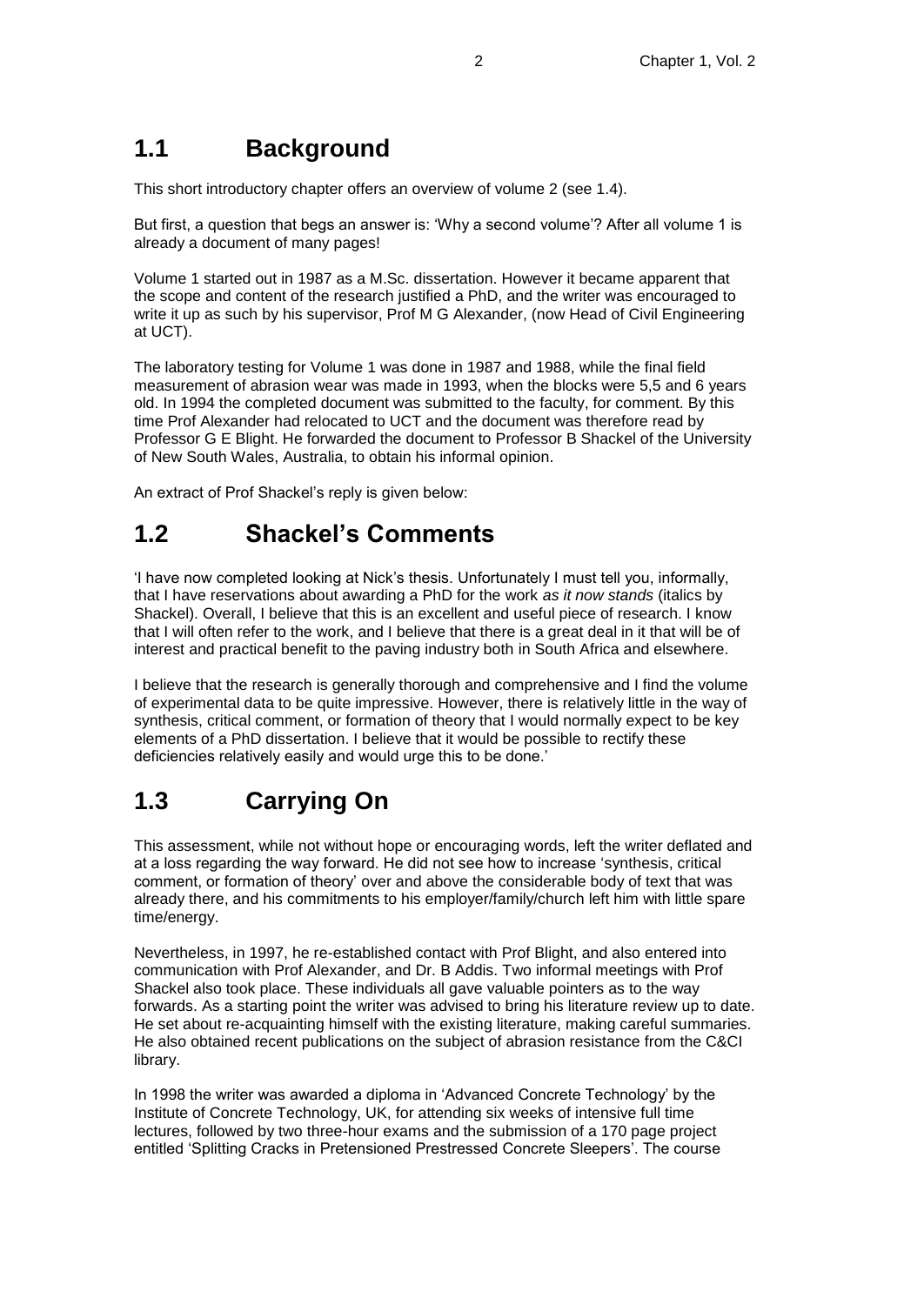work was very wide involving some 60 different topics, and possible as many as 200 publications. It gave the author a grasp of the many aspects encompassed by concrete technology, and gave additional impetus for completing his work on abrasion resistance.

In October 1999 the writer applied for and was granted a severance package that his employer was offering to 'volunteers' as part of a rationalization programme. This allowed the writer the opportunity to devote himself to the thesis on a full time basis.

Having re-assessed the contents of the 1994 'submission', Prof Blight considered all that remained to do was to update the literature review, and make some relatively minor corrections, as well as change the way some of the data was presented. He stated that the subject matter did not lend itself to the formation of new theories, etc.

#### **1.4 Volume 2 Emerges**

Following the writer's extensive review of the many relevant publications, he realised that it would be possible to link up the many materials and processes that have a bearing on abrasion resistance by means of an extensive wiring-diagram/family-tree/organigram, seen in figure 2.2. The relationships between widely recognised principles of concrete technology that have a bearing on abrasion resistance, as well as factors relating to abrasion resistance that are not so well known, are all clearly identifiable from the various headings and sub-headings in the diagram. The graphical aspect of the wiring diagram makes it easy for the reader to establish relationships. Furthermore by arranging the relevant information from the various sources under the headings represented in the wiring diagram, it was possible to establish a readily locatable 'databank' for each topic. Also included beneath the various headings the writer has stated his own views, made additional observations, commented critically, etc.

It appears that this is the first time such an attempt has been made to systematically classify abrasion resistance on such a scale. The extensive literature has thus been carefully arranged/catalogued in 'Chapter 2 – Factors Affecting the Abrasion Resistance of Concrete Floors and Concrete Pavers – A Review of the Literature'.

On a number of occasions the findings of investigators (arranged under one or other heading in the wiring diagram) appear to be contradictory, or go against the expected trend. It soon became apparent that these differences could often be resolved by delving into the wear mechanism, or some other aspect of the investigator's abrasion test. This led to a study of the many abrasion tests including the apparatus, the test methodology, and most importantly the actual abrading action and abrading medium. This finally resulted in a catalogue of sixty-six surface tests (see Appendix U) that may well end up as the most valuable component of this thesis for future researchers in years to come.

However, in order to save a great deal of repetition in this appendix, it was prudent to set out up front the essential principles governing the various mechanisms of abrasion wear that are represented, as well as some basic definitions and terminology. Also included here is a classification of the different tests according to the various abrasive actions and abrading mediums. This may be regarded as the heart of the chapter, and explains the title 'Chapter 4 – Classification of Abrasion Tests'. The most salient aspects of the various tests are also incorporated in the classification (Table 4-1).

In describing the abrading actions of the various abrasion tests the writer became aware of the need for a greater depth of understanding of the various processes and mechanisms of wear. Unfortunately, very little work appears to have been done specifically on the mechanisms of abrasion wear in concrete, and where sources could be found the nature of the experimental work was found to be superficial. This led the writer to a study of specialist literature on wear by Hutchings(1992), a compilation of research into the field of 'friction and wear of engineering materials' where clearly a great deal of research *has*